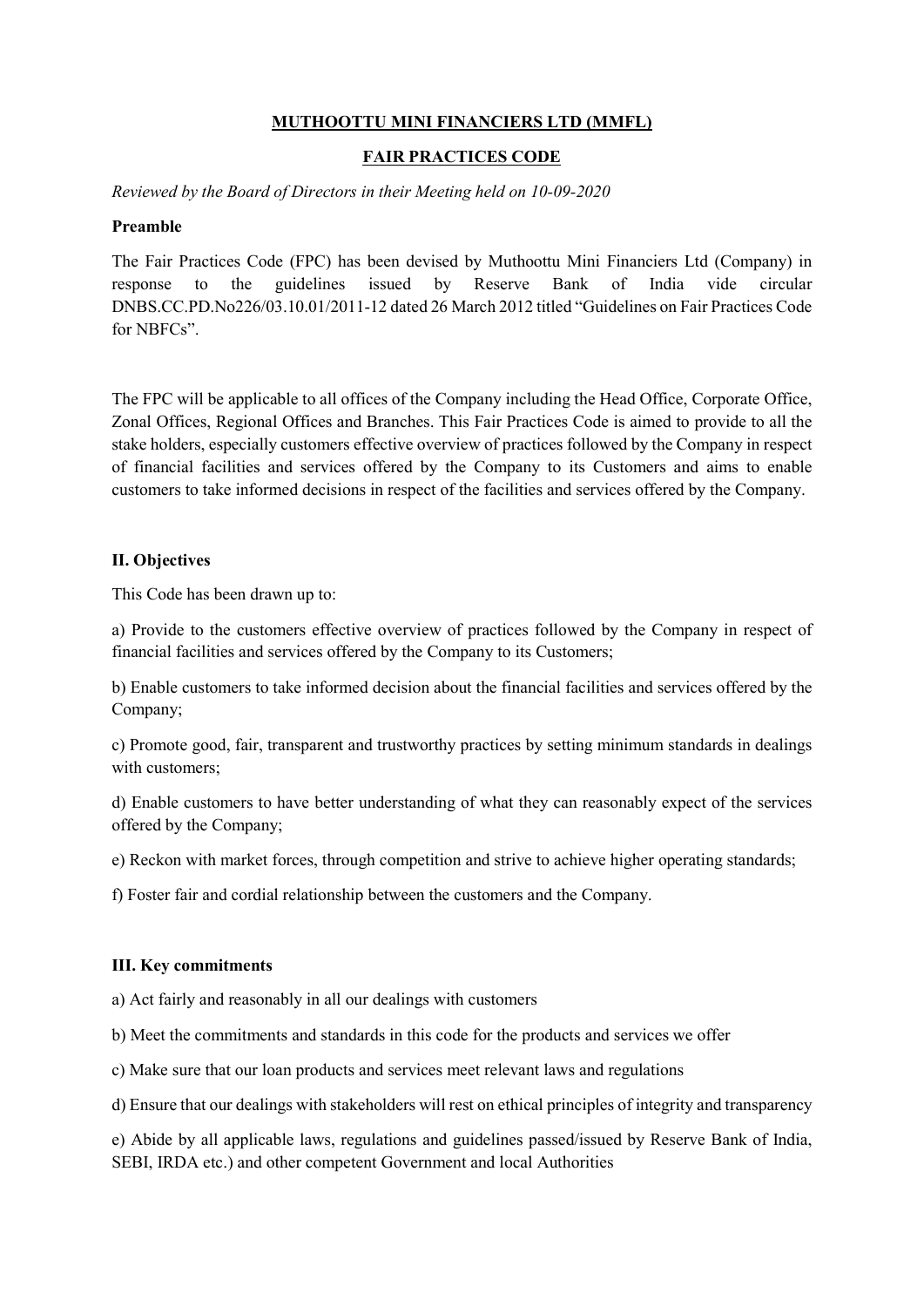f) The Company will provide clear and full information about its products and services to its customers / prospective customers and will not resort to any misleading or potentially misguiding advertisement or publicity.

g) The Company is committed to put in place a system for promptly addressing complaints and suggestions of the customers supplemented with a structured Grievance Redressal Mechanism having an escalation matrix.

h) The Company shall display the FPC on its website and also make available to the Customer, on request, a copy of the FPC on demand.

## IV. Applications for loans and their processing

a) An application in the vernacular language will be available in the branches and shall be signed by the borrower along with the Gold which he proposes to pledge against Loan.b) If any additional documents or information are required from the customer, same shall be communicated to the customer immediately.

c) Company will issue a Sanction letter to the borrower containing details about the loan sanctioned, jewellery pledged and applicable interest rates.

d)The Company shall ensure that a loan sanction letter (pawn ticket) is given to the customer containing all the terms and conditions governing the loan facility in the local language or other language understood by the customer. The loan sanction letter (pawn ticket) will also mention the loan amount, loan account number, interest rate, charges, loan processing fees etc. The loan sanction letter (pawn ticket) which will bear the signature of the authorized official of the company will also serve as a receipt for the security (gold) pledged at the branch by the customer. All gold loans will be sanctioned on the basis of a preliminary assaying of the purity of the pledged ornaments. These will be verified later on by qualified/ experienced gold assayers appointed by the company and in case the purity of the pledged ornaments are below the minimum accepted level of purity approved by the company or purity as assessed at the time of pledge, the company reserves the right to recall such loans without delay or notice

e) Changes in terms and conditions of the loan;

a. All changes in interest rates, services and other charges shall only be prospective in nature

 b. Company shall give notice to the borrower of any changes in terms and conditions before these are affected including the rate of interest.

 f) Every borrower is entitled to receive back the securities offered for the loan availed. However, where the borrower has any other liability with the Company, the Company reserves the right to not to release the securities. A lien of the above order will be exercised only after giving due notice to the borrower.

# The interest rates on gold loans will be fixed by the company on the basis of the following internal valuations.

a) The company lends varying amounts per gram of the gold (LTV) depending upon the market value as detailed by RBI direction and the purity of the gold. As per the risk assessment of the Company a higher LTV is a riskier than a lower LTV. Accordingly, lower LTV attracts lower rate of interest and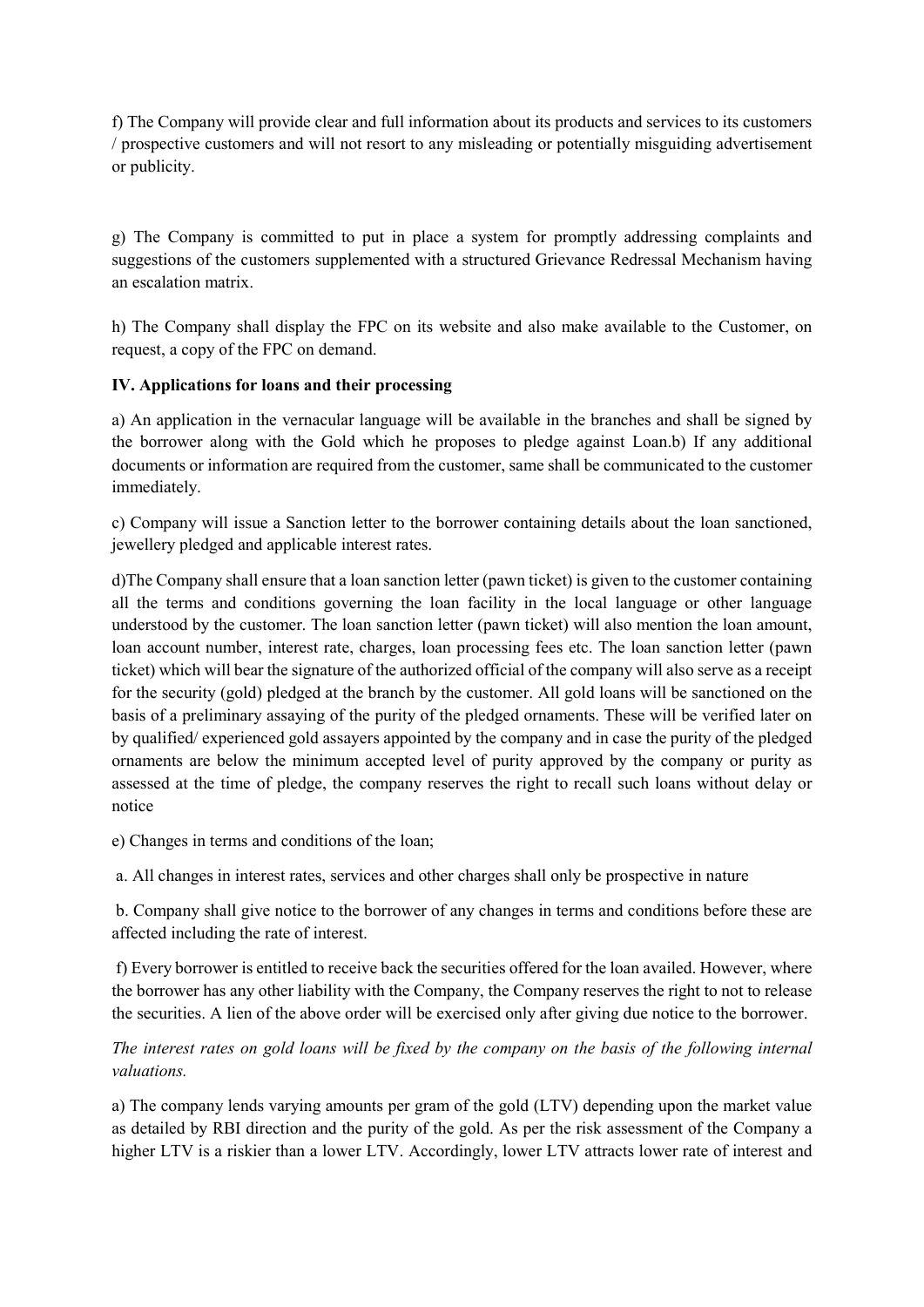higher LTV attracts higher interest rate. Similarly, interest rates varies with the period of loan ie the rate of interest progressively goes up with the increase in the period of loan.

b) Cost of funds: Interest on loans will be levied as a markup on the current cost of funds. The current cost of funds for this purpose means the incremental cost of borrowings of the company and its operating cost.

c) The interest rates charged by the Company shall always be expressed in compound interest rates with monthly rests. The annualized interests will also be given in the document.

d) If penal interest is to be levied for late payment it shall be mentioned in the loan agreement.

## V. RECOVERY OF DUES, EXERCISE OF LIEN & DELIVERY OF SECURITY

i) The Company will not, as a matter of fair dealing, normally recall the loan before the initially agreed tenure except in unanticipated or abnormal circumstances where the Company's interests are adversely affected e.g. when the security value diminishes substantially, when the quality of gold is not found to be acceptable, due to any regulatory / government directives etc. In all such cases proper and reasonable notice shall be given to the customer recalling the loan before expiry of the normal tenure.

ii) The Company will exercise only legitimate right of lien over the pledged security or such cash surplus as may arise upon settlement of existing loans at any time. Such right of lien shall arise only if the customer has any other dues, either directly or as guarantor, and will be subject to proper intimation of such right of lien being given to the customer by the Company.

iii) The Company shall issue a signed and, normally, a system generated receipt for all cash payments made by the customer immediately. The Company shall also accept payments vide cheques, , electronic transfers etc. subject to the condition that return of the security (gold) will be made only after confirmation of realization.

iv) The Company shall, on demand, provide the customer or his duly authorized representative with a statement of the loan account at any time during the currency of the loan or immediately upon closure. However, the Company may, at its discretion, require payment of reasonable processing charges by the customer for providing statement of account if such demand is made 30 calendar days after closure of the account.

v) The Company will resort to disposal of security (gold) only as a last resort and that too after adequate and proper notice is served on the customer to repay the dues. Such notice will be as per the terms contained in the sanction letter (pawn ticket) and also in compliance with applicable laws and regulatory guidelines. The disposal of the security (gold) will be taken up through public auction when the customer does not positively respond to the communications sent by the Company to close the loan account along with interest and other charges.

vi) The Company prefers and encourages customers to take back delivery of the security immediately upon full settlement of all dues. However, should there be exceptional instance of the Customer being unable to take delivery of the security (gold), not attributable to the inability of the Company, after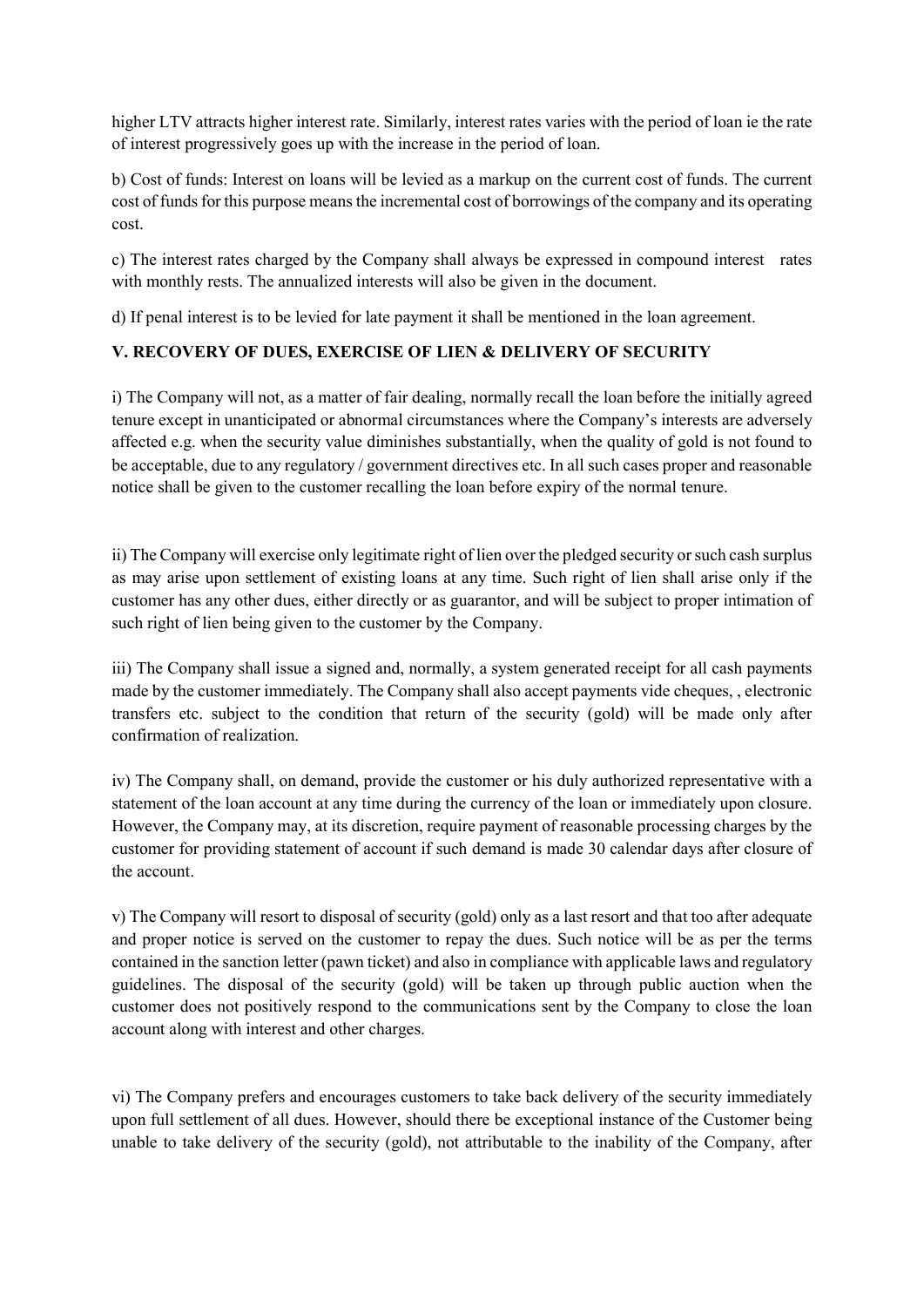closure of the loan account reasonable safe custody charges may be payable which will be duly advised to the customers.

vii) The Company will not interfere in the affairs of the customers except for the purposes mentioned in the terms & conditions of the loan or when constrained to do so due to inadequate or false disclosures made by the borrower at the time of putting through the transactions

All loans are sanctioned at the sole discretion of the company

### VI. Marketing and promotions

a) The Company shall not deliberately provide any product contrary to the need or expectation of the customer

b) Company shall not market or advertise any product with hidden charges, if any. Full and updated information regarding loan schemes, loan per gram charges etc will be displayed in the websites of the Company and also will be displayed in the branches.

c) Complete or select information will also be made available through various media channels, posters, brochures, notices, displays etc based on the decision of the management of the Company from time to time.

### VII. Policy on KYC, Appraisal, Insurance, Storage of Securities, Auction etc.

The Company shall put in place a policy duly approved by the Board of Directors covering the following aspects:

a) Adequate steps to ensure that the KYC guidelines stipulated by RBI are complied with and to ensure that adequate due diligence is carried out on the customer before extending any loan.

b) Proper appraisal procedure for jewellery accepted as collateral security.

c) Declaration shall be obtained from the borrower confirming ownership of gold jewellery.

d) All branches shall have proper storage facility of either Strong Rooms or Safes conforming to ISI Standards of approved make to store the jewellery in safe custody. The keys to the strong room/safe shall be held separately by more than one officials and the operations thereof shall be done jointly. The staff shall be imparted training on a continuous basis to ensure that the guidelines covering security issues are strictly adhered to. The gold items shall be periodically inspected by the internal auditors to ensure quality, quantity and proper storage

e) The jewellery accepted as collateral security shall be appropriately insured. The auction procedure in case of non – repayment shall be transparent. Prior notice to the borrower shall be given before the auction and there shall not be any conflict of interest. The auction process shall ensure that an arm's length relationship in all transactions during the auction is maintained including with group companies and related entities. The details regarding procedure for auction shall be disclosed in the loan document for availing the loan. The auction will be only through auctioneers/e- auctioneers approved by the Board and the Company or any of its sister concerns shall not participate in the auction. The auction shall be announced to the public by issuing advertisements in at least two newspapers, one in vernacular language and the other in a national daily newspaper.